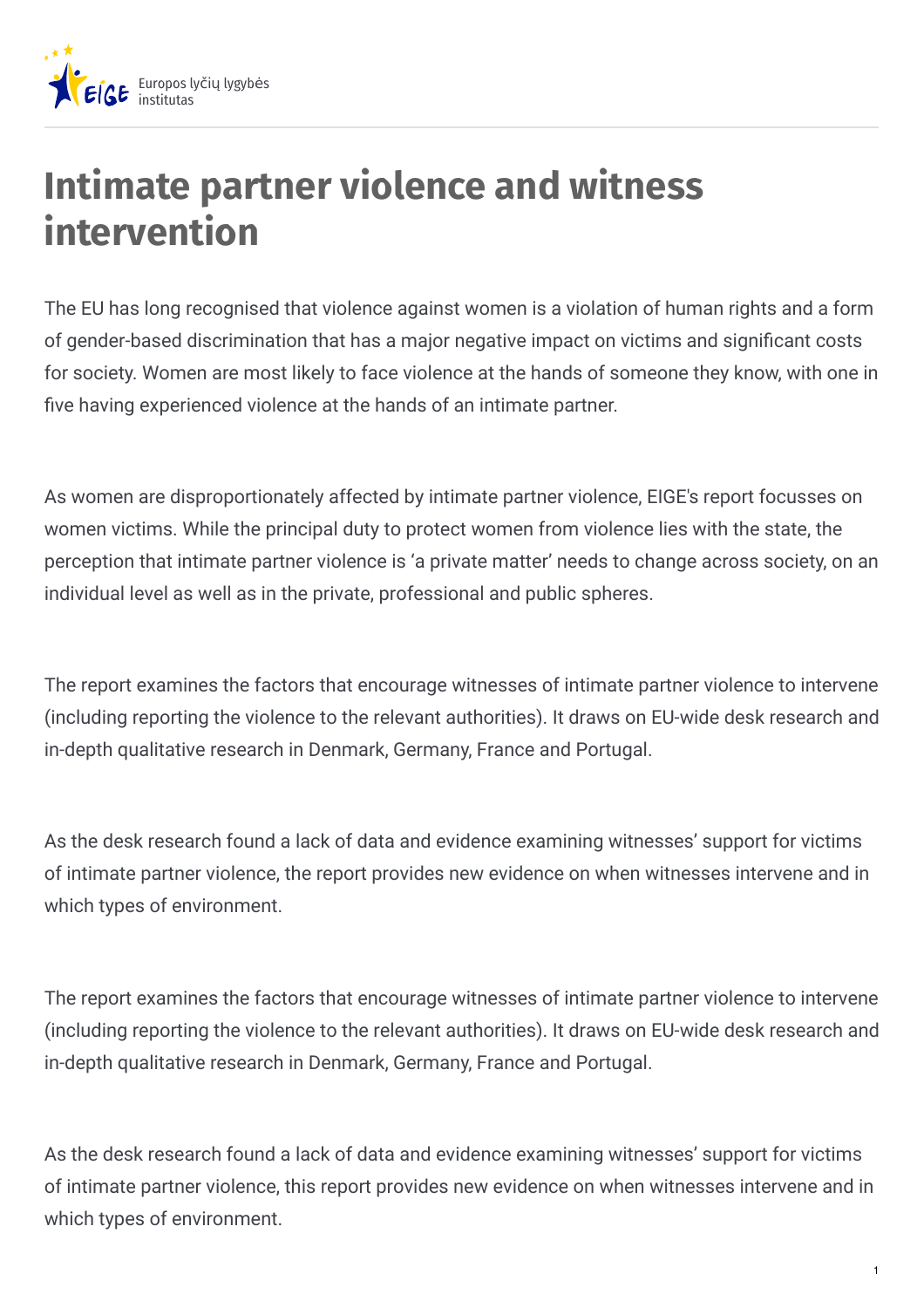

**What encourages witnesses of** intimate partner violence to intervene?

## Witnesses often want to intervene. They can include:



**Friends and family** 



**Neighbours** 





**Colleagues** 

**Health and social** care workers

This is what encourages witnesses to intervene:

- $\vee$  Cooperation and consent of the victim
- $\sqrt{\phantom{a}}$  Understanding of intimate partner violence and how to support victims
- $\vee$  Possibility to report and give evidence anonymously
- $\checkmark$  Professional obligation to report

This is what stops them:



**Witnesses'** fear for their own safety

**Misperception** that violence is a private matter

## Witnesses' help is crucial. This is what they can do:

**Talk to** the victim

**Help the** victim access support **services** 

**Help the** victim report

**Report the** violence to the **authorities** themselves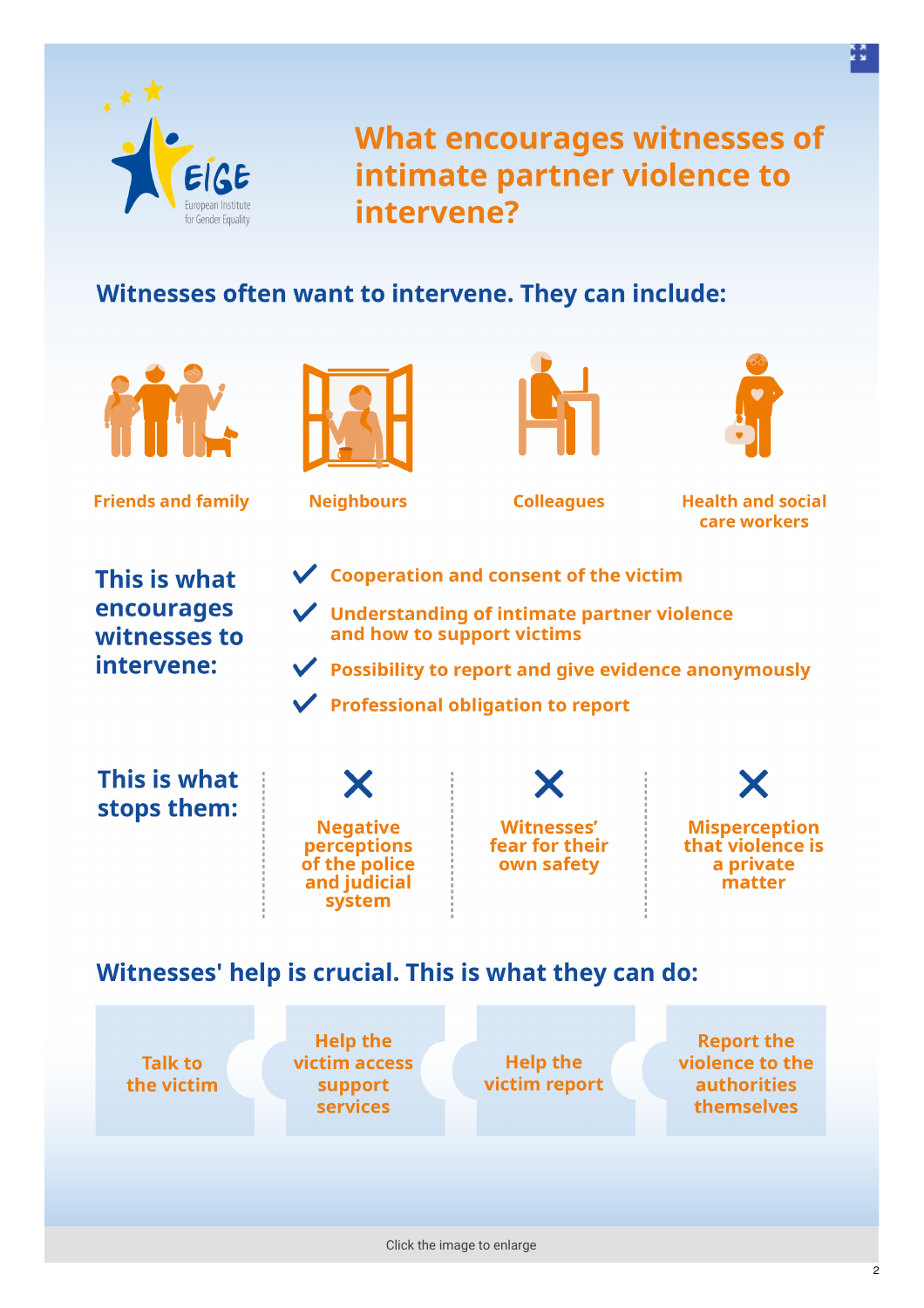## **Factors that enable witness intervention**

Witnesses have a **strong desire to intervene**, but not necessarily to report violence to the police.

**Friends and family** are a key group for supporting victims of intimate partner violence through intervention. **Neighbours and others in the local community** also show a strong desire to intervene. Co-workers are less likely to intervene.

Securing the **cooperation and consent of the victim** is a key enabler of witness intervention. Witness intervention can include talking to the victim, helping them access support services, or assisting in reporting the issue to the authorities.

**Understanding intimate partner violence and knowing how to support victims** motivates witnesses to intervene. This highlights the importance of awareness-raising campaigns that build understanding, enable witnesses to spot the signs of intimate partner violence (in particular non-physical violence), and provide guidance on how to assist victims.

The **ability to report and give evidence** on intimate partner violence anonymously encourages witnesses to report it to the authorities, particularly neighbours and co-workers, who tend to have a less close relationship with the victim and perpetrator.

In healthcare and social-care settings, **professional obligation** is a factor requiring witnesses to report intimate partner violence to the authorities. However, these obligations vary across countries and the perceived conflict between the obligation to report the issue and patient– client confidentiality can deter witnesses from reporting.

Some factors can act as both enablers of and barriers to witness intervention. For example, witnesses are generally more likely to report intimate partner violence to the authorities if dependent children are involved. However, this is not always the case as some witnesses are concerned about children being separated from their parents, or experiencing trauma as a result of a police investigation.

Negative perceptions of the police and judicial system, fears for their own safety and the misconception that this type of violence is a private matter are all factors that act as barriers to witness intervention.

There is a great need to raise awareness and implement measures aimed at encouraging witnesses to act. More information and guidance is necessary for professionals who are under the obligation to report intimate partner violence.